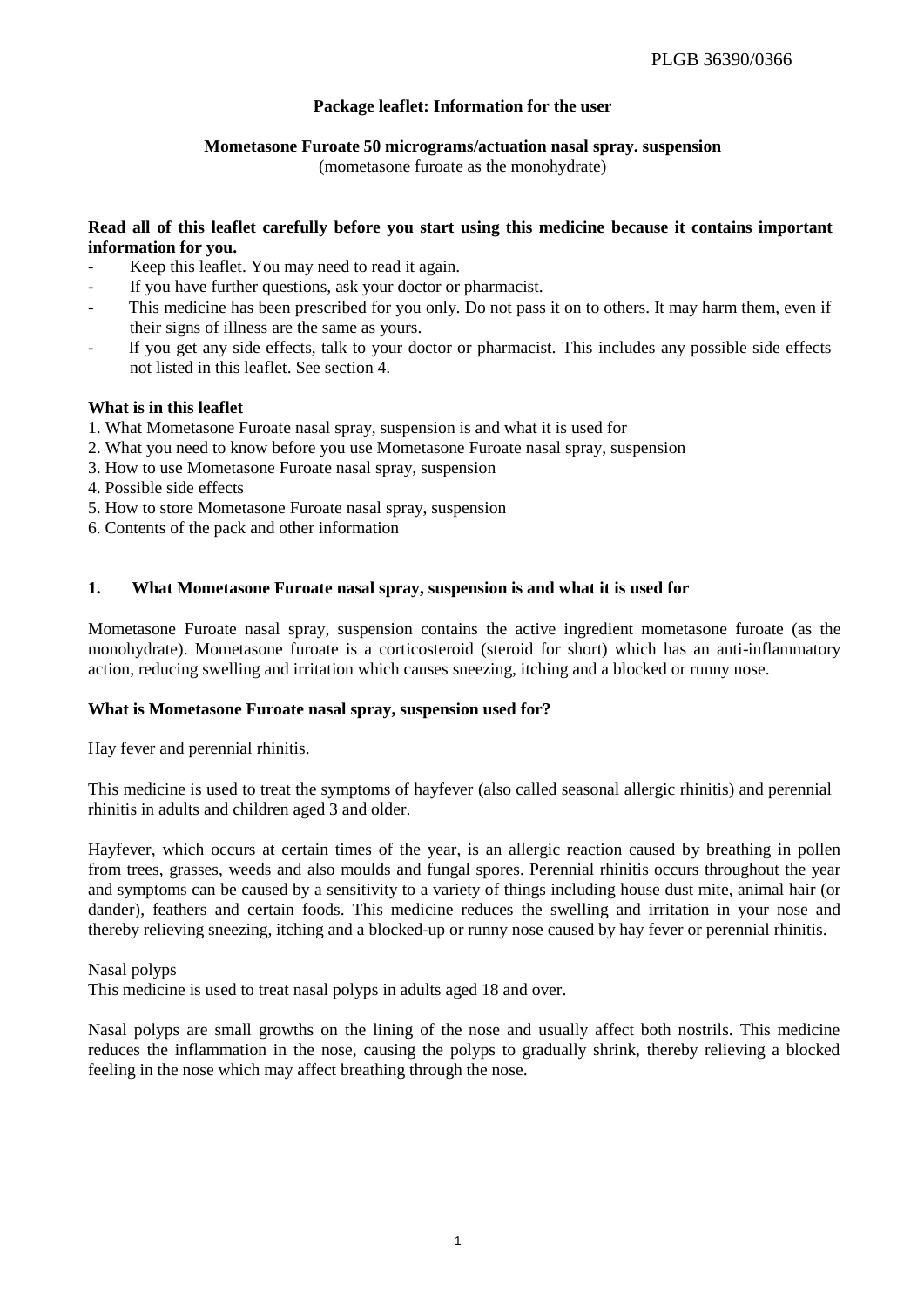# **2. What you need to know before you use Mometasone Furoate nasal spray, suspension**

### **Do not use Mometasone Furoate nasal spray, suspension**

- if you are **allergic** (hypersensitive) to mometasone furoate or to any of the other ingredients of this medicine (listed in section 6).
- if you have an untreated *infection* in your nose. Use of this medicine during an untreated infection in your nose, such as herpes, can worsen the infection. You should wait until the infection is resolved before you start using the nasal spray.
- if you have recently had an **operation on your nose** or you have injured your nose. You should not use the nasal spray until your nose has healed.

# **Warnings and precautions**

Talk to your doctor, pharmacist or nurse before using Mometasone Furoate nasal spray, suspension if you:

- have or have ever had **tuberculosis**.
- have any **other type of infection**.
- are taking other **corticosteroid medicines**, either by mouth or by injection.
- have **cystic fibroisis.**

While you are using Mometasone Furoate nasal spray, suspension, talk to your doctor

- if your immune system is not functioning well (if you have difficulty in fighting infection) and you come into contact with anyone with measles or chickenpox. You should avoid coming into contact with anyone who has these infections.

- if you have an infection of the nose or throat.

- if you are using the medicine for several months or longer.
- if you have persistent irritation to the nose or throat.

When corticosteroid nasal sprays are used at high doses for long periods of time, side effects may occur due to the drug being absorbed in the body.

If your eyes are itching or irritated, your doctor may recommend that you use other treatments with this medicine.

### **Children**

When used at high doses for long periods of time, corticosteroid nasal sprays may cause certain side-effects, such as slowed growth rate in children.

It is recommended that the height of children receiving long-term treatment with nasal corticosteroids is regularly monitored and if any changes are noted, you should notify your doctor.

### **Other medicines and Mometasone Furoate nasal spray, suspension**

Tell your doctor or pharmacist if you are taking, have recently taken, or might take any other medicines, including medicines obtained without a prescription.

Some medicines may increase the effects of Mometasone Furoate nasal spray, suspension and your doctor may wish to monitor you carefully if you are taking these medicines (including some medicines for HIV: ritonavir, cobicistat).

If you are taking other corticosteroid medicines for allergy, either by mouth or injection, your doctor may advise you to stop taking them once you begin using Mometasone Furoate nasal spray, suspension. A few people may find that once they discontinue oral or injected corticosteroids they suffer from some undesirable effects, such as joint or muscular pain, weakness and depression. You may also seem to develop other allergies, such as itchy, watering eyes or patches of red and itchy skin. If you develop any of these effects, you should contact your doctor.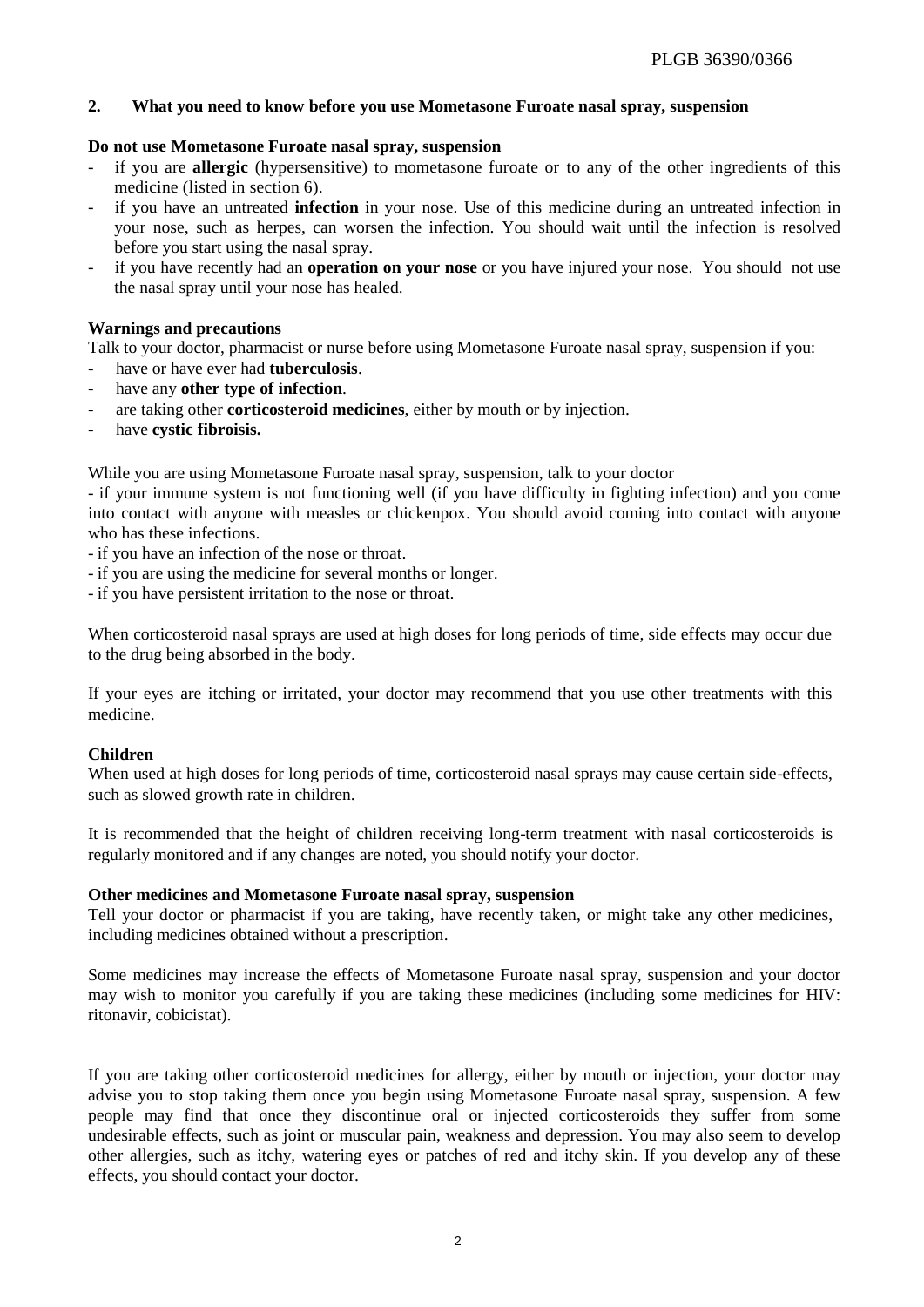# **Pregnancy and breast-feeding and fertility**

There is little or no information on the use of Mometasone Furoate nasal spray, suspension in pregnant women. It is not known if mometasone furoate is found in breast milk.

If you are pregnant or breast-feeding, think you may be pregnant or are planning to have a baby, ask your doctor or pharmacist for advice before taking this medicine.

#### **Driving and using machines**

There is no known information on the effect of this medicine on the ability to drive or use machinery.

#### **Mometasone Furoate nasal spray, suspension contains benzalkonium chloride**

This medicine contains benzalkonium chloride which and may cause irritation or swelling inside the nose, especially if used for a long time.

#### **3. How to use Mometasone Furoate nasal spray, suspension**

Always use this medicine exactly as your doctor or pharmacist has told you. Check with your doctor or pharmacist if you are not sure. Do not use a larger dose or use the spray more often or for longer than your doctor tells you to.

### **Treatment of Hayfever and Perennial Rhinitis**

### *Use in adults and children over 12 years old*

The recommended dose is TWO sprays into each nostril ONCE a day

- Once your symptoms are under control, your doctor may advise you to decrease the dose.

- If you do not start to feel any better, you should see your doctor and he or she may tell you to increase the dose; the maximum daily dose is four sprays into each nostril once a day.

### *Use in children 3 – 11 years of age*

The recommended dose is ONE spray into each nostril ONCE a day.

If you or your child suffer badly from hayfever, your doctor may tell you to start using Mometasone Furoate nasal spray, suspension before the start of the pollen season, as this will help to prevent your hayfever symptoms from occurring.

At the end of the pollen season your hayfever symptoms should get better and treatment may then not be needed.

### **For Nasal Polyps**

#### **Use in adults over 18 years old**

The recommended starting dose is TWO sprays into each nostril ONCE daily.

If symptoms are not controlled after 5 to 6 weeks, the dose may be increased to two sprays in each nostril twice daily. Once symptoms are under control, your doctor may advise you to decrease your dose.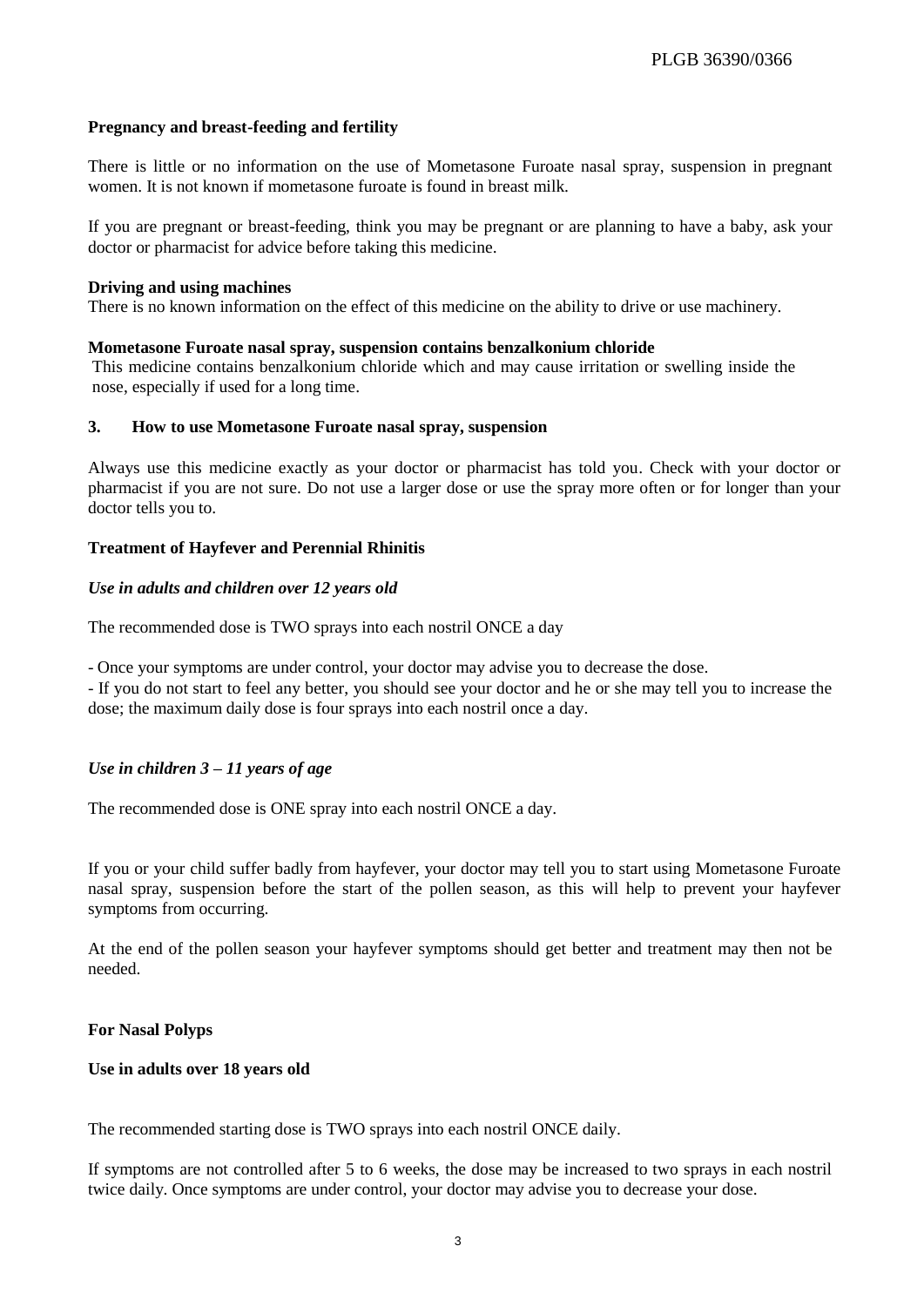If no improvement in symptoms is seen after 5 to 6 weeks of twice daily administration you should contact your doctor.

### **Preparing your nasal spray for use**

If you are using the nasal spray for the first time, you should prime the pump by pumping the spray 10 times until a fine mist is produced. To do this:

- 1. Gently shake the bottle
- 2. Put your forefinger and middle finger on the collar either side of the nozzle and your thumb underneath the bottle.
- 3. Keep the thumb still and press down with your fingers to pump the spray, holding the nozzle away from you.

If you have not used the nasal spray for 14 days or longer, you should re-prime the pump by pumping the spray 2 times until a fine mist is produced.

If there is no spray and you think the nozzle may be blocked, clean it. (Refer to cleaning instructions below). **DO NOT** try to unblock the spray hole with a pin or other sharp object as this will destroy the spray mechanism.

**How to use your nasal spray**



- 1. Shake the bottle gently.
- 2. Remove the dust cap.
- 3. Blow your nose gently.

4. Hold the bottle as shown. Place your finger on your nose to close one nostril, and put the nozzle in your other nostril. Tilt your head forward and keep the bottle upright. Start to breathe in slowly through your nose and at the same time press down firmly on the collar of the bottle with your finger, which releases a spray of mometasone furoate.

5. Breathe out through your mouth. Repeat step 4 if more than one spray is required into the same nostril. Remove the nozzle from the nostril and breathe out through your mouth.

Repeat steps 4 to 5 for the other nostril.

After using the spray, wipe the nozzle carefully with a clean tissue and replace the dust cap.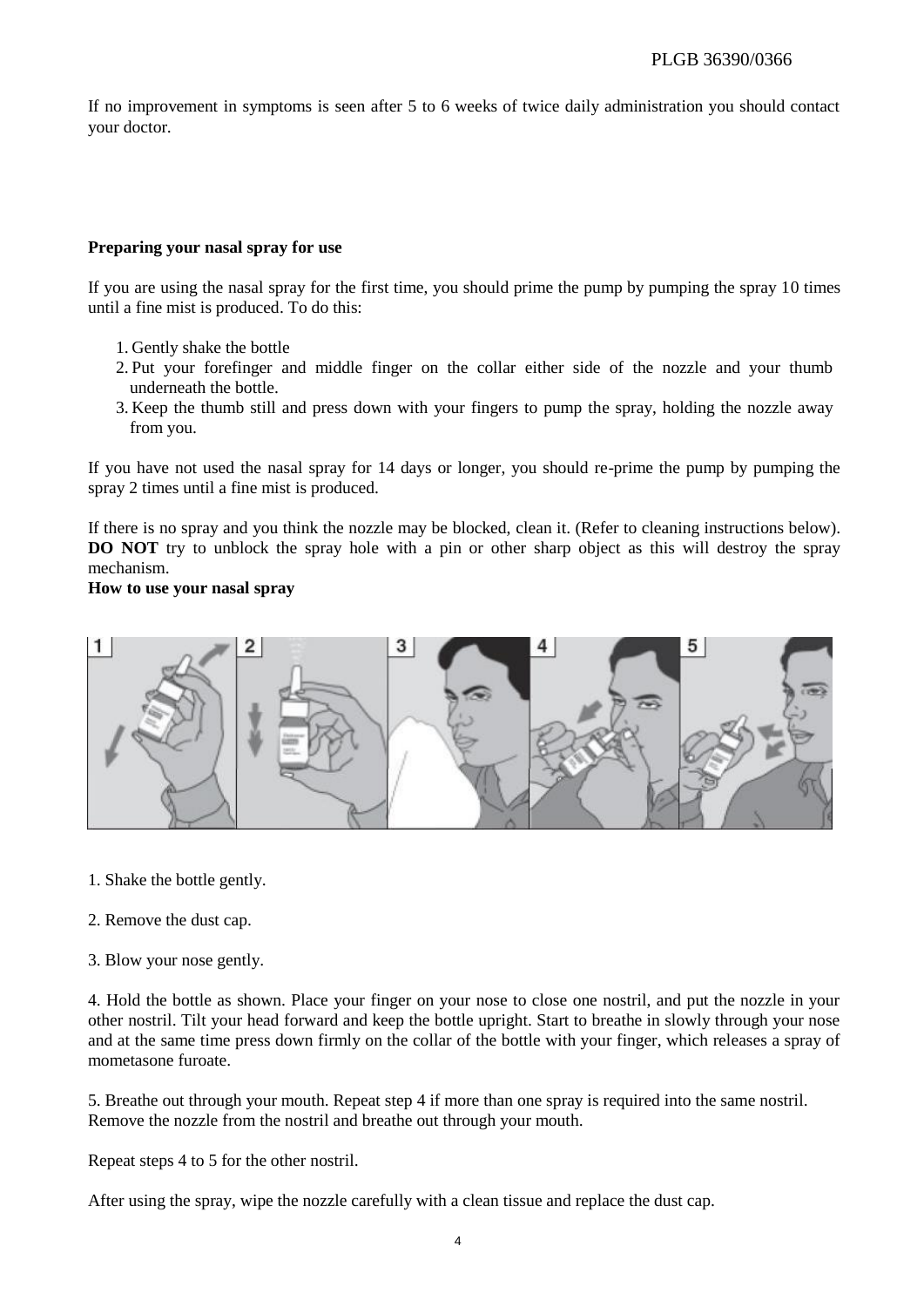### **Cleaning your Mometasone Furoate nasal spray, suspension bottle**

1. Clean your nasal spray at least once a week as it can become blocked, stopping it from working properly.

2. Remove the dust cap.

3. Gently pull upwards on the white collar to remove the nozzle.

4. Soak the nozzle and dust cap in warm water for a few minutes, and then rinse under a running tap.

5. Allow to dry in a warm place before putting back together. Do not dry near a very hot place.

6. Re-fit the nozzle and 'prime' the bottle if necessary by pumping the spray a few times to produce a fine mist.

7. Do not try to unblock the nasal applicator by inserting a pin or other sharp object as this will damage the applicator and cause you not to get the right dose of medicine.

### **If you use more Mometasone Furoate nasal spray, suspension than you should**

If you accidentally use more than your prescribed dose of Mometasone Furoate nasal spray, suspension tell your doctor as soon as possible.

If you use steroids for a long time or in large amounts they may, rarely, affect some of your hormones. In children this may affect growth and development.

# **If you forget to use Mometasone Furoate nasal spray, suspension**

If you forget a dose of Mometasone Furoate nasal spray, suspension, use it as soon as you remember, then carry on as before. Do not use an extra dose to make up for the one that you missed.

### **If you stop using Mometasone Furoate nasal spray, suspension**

In some patients this medicine should begin to relieve symptoms 12 hours after the first dose; however full benefit of treatment may not be seen for up to two days. It is very important that you use your nasal spray regularly. Do not stop your treatment even if you feel better unless told to do so by your doctor.

If you have any further questions on the use of this medicine, ask your doctor, pharmacist or nurse.

# **4. Possible side effects**

Like all medicines, this medicine can cause side effects, although not everybody gets them.

Immediate hypersensitivity (allergic) reactions may occur after use of this product. These reactions may be severe. You should stop taking this medicine and get immediate medical help if you experience symptoms such as:

- swollen face, tongue or pharynx

- trouble swallowing
- hives
- wheezing or trouble breathing

When corticosteroid nasal sprays are used at high doses for long periods of time, side effects may occur due to the drug being absorbed in the body.

Other side effects

Most people do not have any problems after using the nasal spray. However, some people, after using this medicine or other corticosteroid nasal sprays, may find that they suffer from:

Common side effects (may affect up to 1 in 10 people):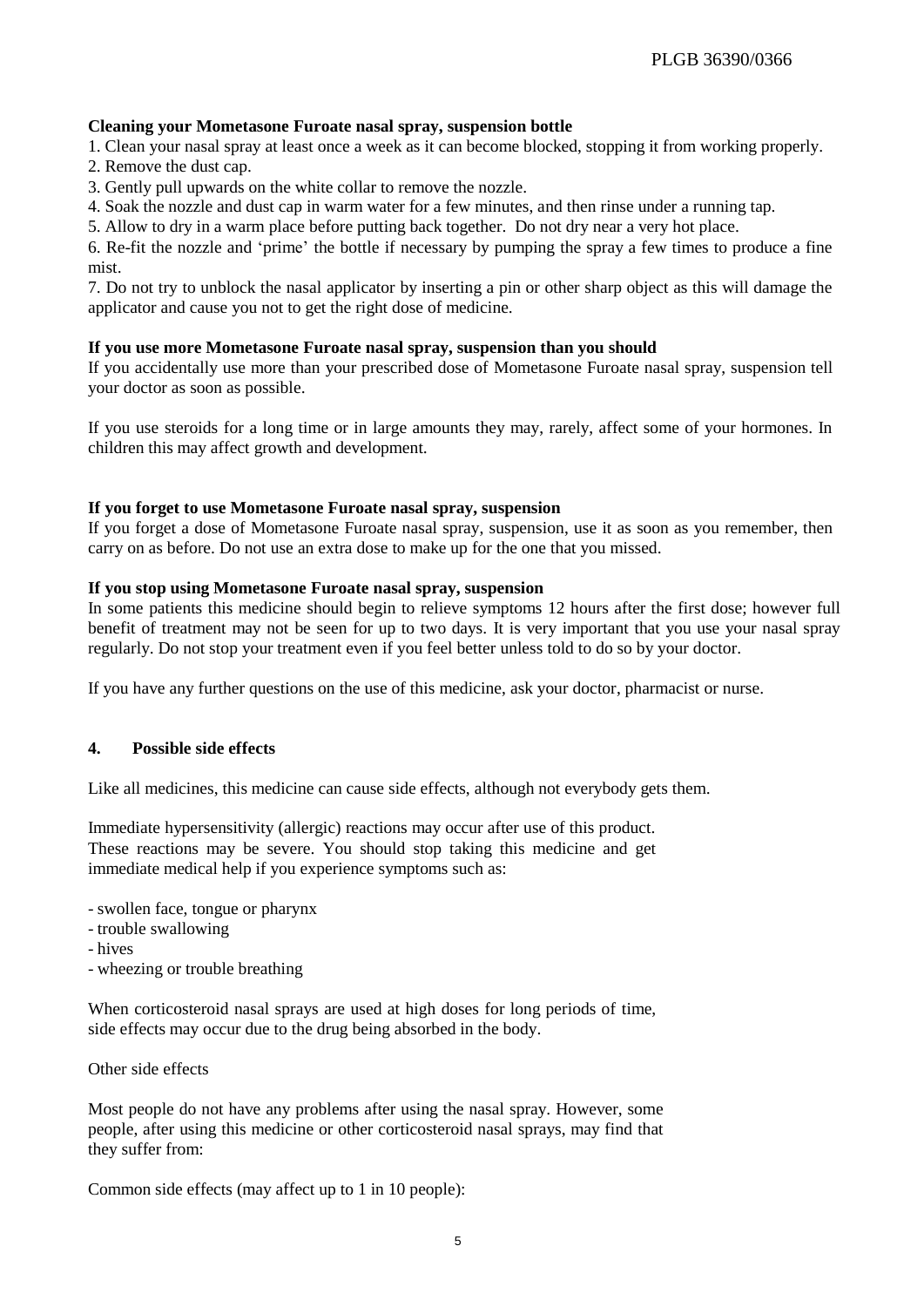- headache

- sneezing

- nose bleeds [occurred very commonly (may affect more than1 in 10 people) in people with nasal polyps receiving this medicine two sprays in each nostril twice a day]

- sore nose or throat

- ulcers in the nose

- respiratory tract infection

Not known (frequency cannot be estimated from the available data):

- increase in pressure in the eye (glaucoma) and/or cataracts causing visual disturbances,

- damage to the partition in the nose which separates the nostrils

- changes in taste and smell

- difficulty in breathing and/or wheezing

# **Reporting of side effects**

If you get any side effects, talk to your doctor, pharmacist or nurse. This includes any possible side effects not listed in this leaflet. You can also report side effects directly via the Yellow Card Scheme at: <http://www.mhra.gov.uk/yellowcard>

By reporting side effects you can help provide more information on the safety of this medicine.

# **5. How to store Mometasone Furoate nasal spray, suspension**

### **Keep this medicine out of sight and reach of children.**

Do not store above  $25\text{C}$ . Do not freeze.

Store in the original container.

Do not use this medicine after the expiry date which is stated on the bottle and carton after EXP. The expiry date refers to the last day of that month.

Do not throw away any medicines via wastewater or household waste. Ask your pharmacist how to throw away medicines you no longer use. These measures will help protect the environment.

Use within 2 months of first use

### **6. Contents of the pack and other information**

### **What Mometasone Furoate nasal spray, suspension contains**

- The active substance is mometasone furoate. Each actuation delivers 50 micrograms of mometasone furoate (as the monohydrate) as delivered dose (ex actuator).
- The other ingredients are glycerol, microcrystalline cellulose, carmellose sodium, citric acid monohydrate, polysorbate 80, benzalkonium chloride, sodium citrate dihydrate, water for injection.

### **What Mometasone Furoate nasal spray, suspension looks like and contents of the pack**

One white opaque plastic vial, fitted with a white-metered atomising pump, white nasal adaptor and a translucent dust cap for nozzle.